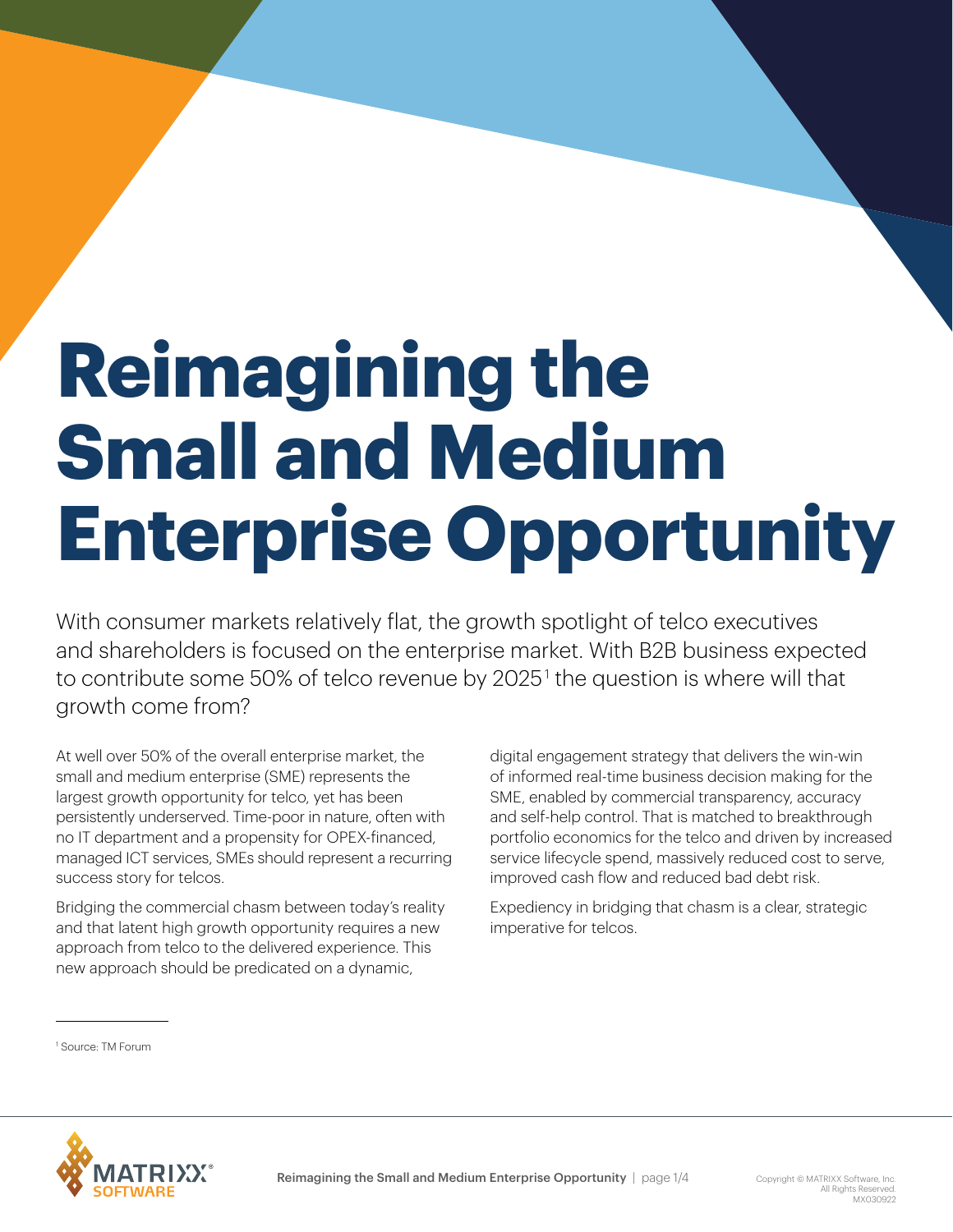## **The Consumerization of the Small and Medium Enterprise**

Advanced digital deployments in the consumer segment have shown the wisdom of elevating the delivery of a feature and function-rich experience to the same level of importance as service portfolio and pricing.

The lessons learned from those deployments to millions of customers are the lasting benefits of self-help simplicity and consistency, real-time commercial transparency, accuracy and putting the customer in control of the experience — all salient and directly applicable to the SME.

A [McKinsey report](https://www.mckinsey.com/business-functions/strategy-and-corporate-finance/our-insights/how-covid-19-has-pushed-companies-over-the-technology-tipping-point-and-transformed-business-forever) shared several interesting insights into the increasing digitization of customer interactions, observing that the pandemic has driven a seven-year acceleration of digital adoption into three years. That serving model is now responsible for over half of all commercial transactions across a broad ecosystem and growing rapidly. Step-changes like this and the need for an increasingly digital engagement approach cannot be ignored, nor can it be met by "faux-digital" approaches such as delivering static portals or simple mobile apps.

### **Delivering a Game-Changing Digital Experience**

The current post-paid, monthly billed commercial model for SME-managed services offers limited to zero differentiation for telco. Lacking dynamism and flexibility, it's a model born of a different era, not suited to today's on-demand digital world. According to a survey of over 250 SMEs conducted by Analysys Mason in February 2022 on behalf of MATRIXX Software, the top two factors rated highest in the commercial engagement with telcos were access to "transparent and commercial engagement where spending and usage can be tracked in real-time" (61%) and "the ability to configure new products or services and spending limits" (45%).

SMEs are looking for a new model of digital engagement that delivers the operational benefits outlined earlier. If delivered on their terms, they are highly likely to push a significant percentage of their managed ICT service spend via that channel.

A digital marketplace approach, where real-time spend control and utilization management of all portfolio elements (fixed, mobile, cloud and applications) combined with in-house and third-party offers where flexible payment options are served, is ideally suited to fill the experience gap.

Not only does it move today's semi-manual experience to one anchored around a rich digital self-help delivery model, but it future-proofs the model through a digital service delivery channel equipped for new developments in 5G, edge, cloud and network as a service (NaaS).

Crucially, it puts the customer in control of the experience. Evidence shows that trust, advocacy and increased lifecycle spend across the portfolio are the results of getting it right.

#### **What are the main factors you would rate highest in the commercial relationship between you and a telco supplier?**



Source: Analysys Mason

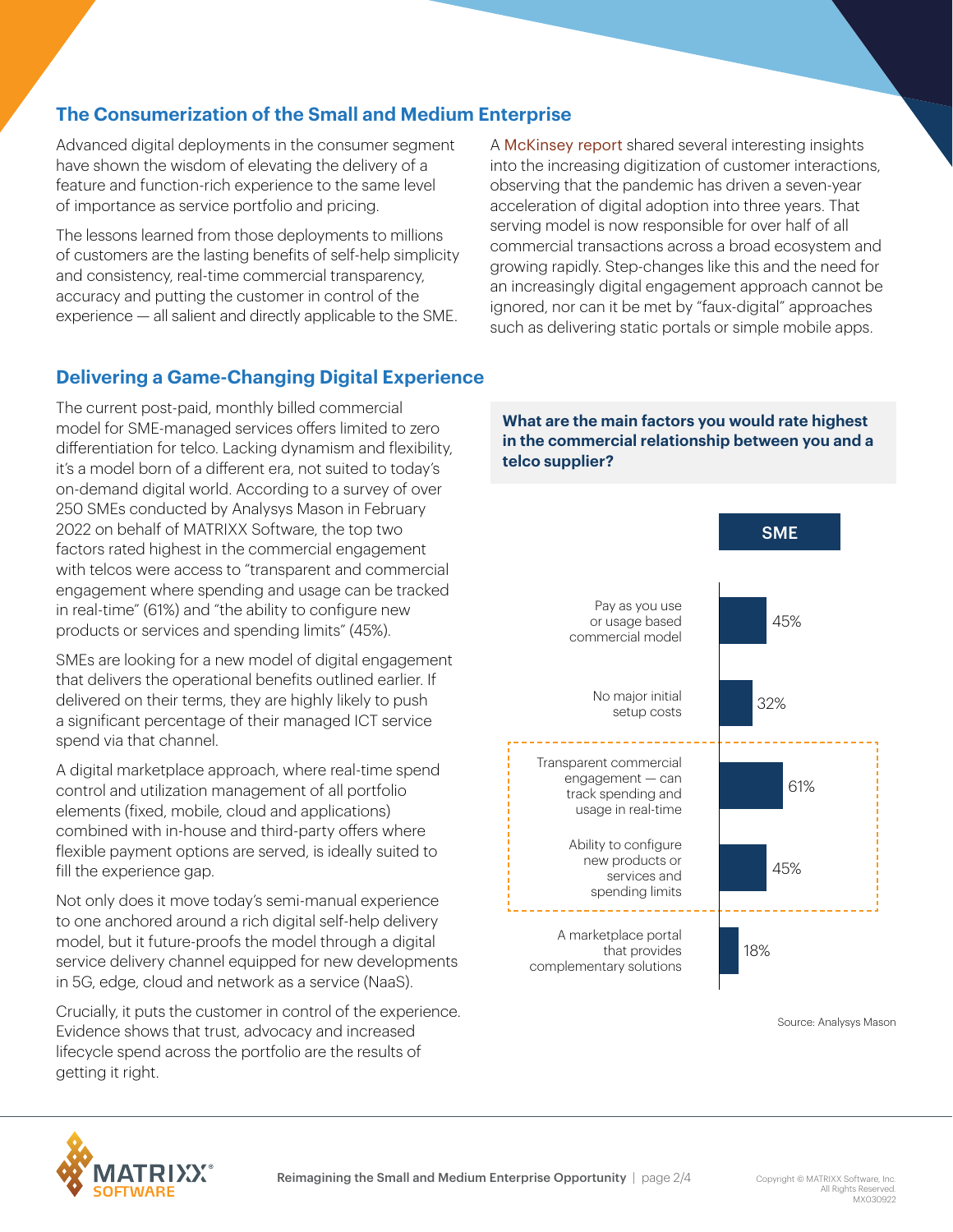

- **• Real-Time Spend Control**
- **• Flexible Payments**
- **• Partnered Content**
- **• Transparency and Accuracy**
- **• Real-Time Utilization Management**

## **A New Monetization Engine**

Powering the digital marketplace requires a scalable real-time monetization engine that sits between the network and other elements in the BSS stack. Its function is to provide up-to-the-second insights on real-time network/cloud/application usage, spend levels across the portfolio and feed the digital marketplace with actionable intelligence from which informed real-time business decisions can be made.

The ability to gather real-time network/cloud and application spend and utilization levels also enables the delivery of an expanded range of digital business models covering existing service offerings and introduces new models such as multi-cloud brokerage, SLA or outcomebased pricing, dynamic rating and charging and group sharing, as examples.

That real-time monetization engine complements the existing billing systems and can be considered as value expansion of the existing BSS stack, not a rip-and-replace addition. As the need for an increasingly dynamic monetization model grows, features that are best suited to being delivered from a real-time monetization engine can be migrated there, leaving more static revenue management functions such as invoicing, dunning and accounts receivable processing to be managed by the billing system, effectively a lean billing strategy.





| <b>Application Utilization</b>  | Outcome/SLA                  |
|---------------------------------|------------------------------|
| Location ID                     | <b>API Calls</b>             |
| QoS                             | Slice Utilization            |
| Time of Day                     | Revenue Sharing & Settlement |
| Sessions                        | Private Slice SLA            |
| Group Sharing                   | Speed Tiering                |
| Data Volume                     | NHN Revenue Share            |
| B <sub>2</sub> B <sub>2</sub> x | Fixed/Mobile Convergence     |
| Network Loading                 | Wholesale/MVNO Factories     |
| Infrastructure Utilization      | Dynamic Rating & Charging    |
| Sponsored Data                  | Cloud Brokerage              |
| <b>Device Capacity</b>          | <b>Edge Utilization</b>      |
| Roaming                         | Block List / Allow List      |